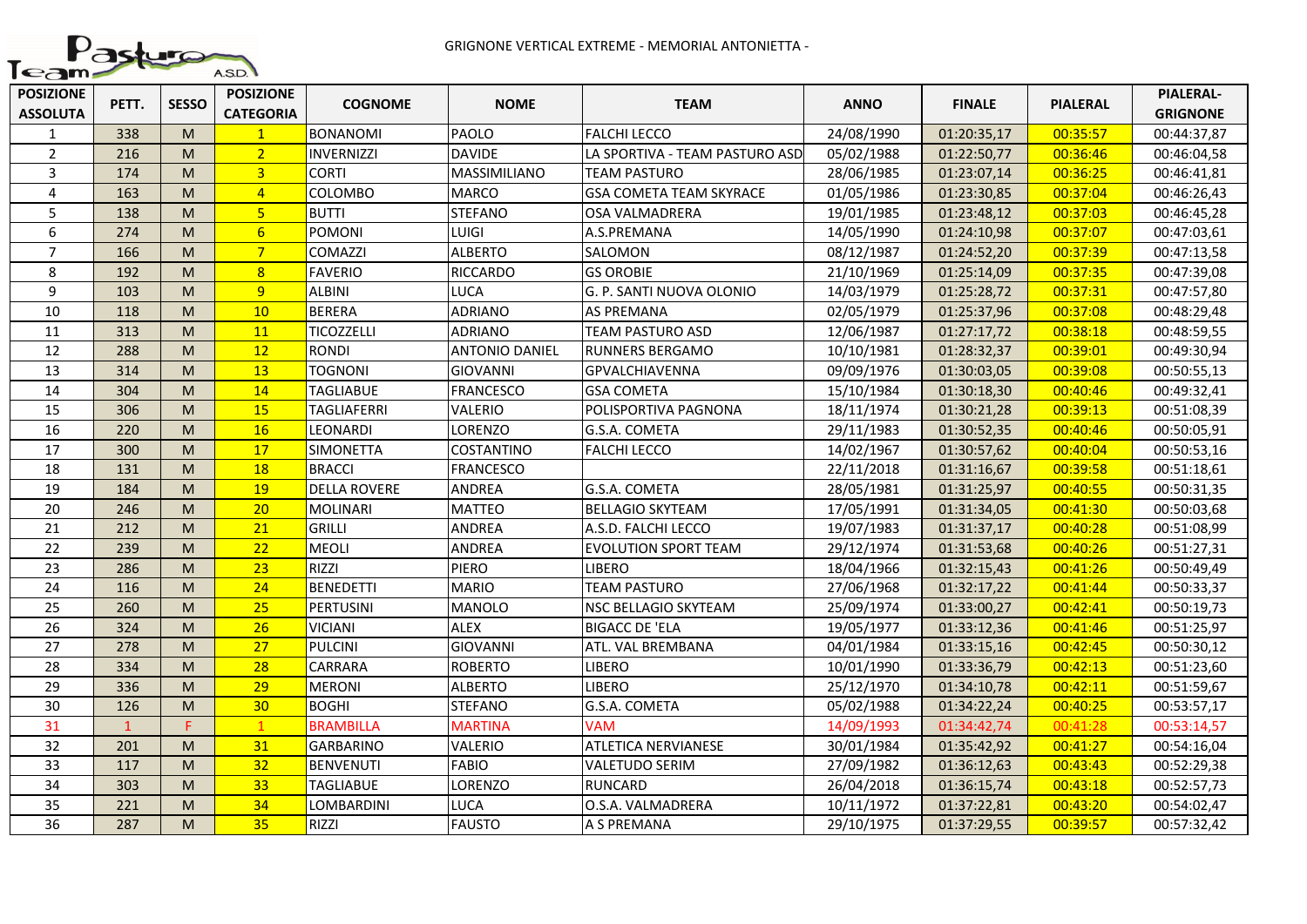

| <b>POSIZIONE</b><br><b>ASSOLUTA</b> | PETT.          | <b>SESSO</b> | <b>POSIZIONE</b><br><b>CATEGORIA</b> | <b>COGNOME</b>      | <b>NOME</b>        | <b>TEAM</b>                  | <b>ANNO</b> | <b>FINALE</b> | <b>PIALERAL</b> | <b>PIALERAL-</b><br><b>GRIGNONE</b> |
|-------------------------------------|----------------|--------------|--------------------------------------|---------------------|--------------------|------------------------------|-------------|---------------|-----------------|-------------------------------------|
| 37                                  | 133            | M            | 36                                   | <b>BRAMBILLA</b>    | <b>MASSIMO</b>     | <b>CARVICO SKYRUNNING</b>    | 06/09/1963  | 01:37:33,58   | 00:43:23        | 00:54:10,34                         |
| 38                                  | 243            | M            | 37                                   | MERELLI             | <b>GABRIELE</b>    | LARECASTELLO                 | 16/06/1991  | 01:37:37,72   | 00:44:02        | 00:53:35,53                         |
| 39                                  | 151            | M            | 38                                   | CAVALIERI           | <b>ALESSIO</b>     | <b>GEFO K-TEAM</b>           | 15/07/1981  | 01:38:20,05   | 00:44:31        | 00:53:49,35                         |
| 40                                  | 281            | M            | 39                                   | <b>RATTI</b>        | <b>DOMENICO</b>    | <b>ASPREMANA</b>             | 18/05/1986  | 01:38:32,57   | 00:43:15        | 00:55:17,67                         |
| 41                                  | 315            | M            | 40                                   | <b>TOMASONI</b>     | <b>STEFANO</b>     | ATLETICA FRANCIACORTA        | 18/08/1968  | 01:38:52,91   | 00:44:24        | 00:54:28,82                         |
| 42                                  | 125            | M            | 41                                   | <b>BIFFI</b>        | <b>MATTIA</b>      | ASD FALCHI LECCO             | 07/07/1986  | 01:39:10,10   | 00:44:21        | 00:54:48,82                         |
| 43                                  | 233            | M            | 42                                   | <b>MAURI</b>        | <b>LUCA</b>        | <b>ASD FALCHI</b>            | 19/02/1968  | 01:39:11,31   | 00:44:17        | 00:54:54,79                         |
| 44                                  | 181            | M            | 43                                   | <b>DEDIVITIIS</b>   | <b>GIOVANNI</b>    | TEAM PASTURO ASD             | 26/03/2000  | 01:39:24,13   | 00:42:33        | 00:56:50,76                         |
| 45                                  | 320            | M            | 44                                   | <b>TURRISI</b>      | <b>SIMONE</b>      |                              | 15/10/1993  | 01:39:36,31   | 00:43:10        | 00:56:26,14                         |
| 46                                  | 122            | M            | 45                                   | <b>BIANCHI</b>      | SILVIO             | <b>TATAWINNER</b>            | 10/08/1976  | 01:39:40,63   | 00:44:11        | 00:55:29,53                         |
| 47                                  | 247            | M            | 46                                   | <b>MOLTENI</b>      | <b>EDOARDO</b>     | NSC BELLAGIO SKY TEAM        | 18/02/1960  | 01:39:47,98   | 00:44:06        | 00:55:41,50                         |
| 48                                  | 156            | M            | 47                                   | <b>CIRESA</b>       | <b>RICCARDO</b>    | <b>GSA COMETA</b>            | 22/11/1996  | 01:39:58,17   | 00:46:11        | 00:53:46,76                         |
| 49                                  | $\overline{3}$ | p.           | 2 <sup>1</sup>                       | <b>BENEDETTI</b>    | <b>DEBORA</b>      | <b>TEAM PASTURO ASD</b>      | 29/07/1975  | 01:40:05,27   | 00:45:04        | 00:55:01,37                         |
| 50                                  | 214            | M            | 48                                   | <b>GUSMEO</b>       | <b>THOMAS</b>      | G.S.A. COMETA                | 07/05/1993  | 01:40:11,25   | 00:41:06        | 00:59:05,10                         |
| 51                                  | 106            | M            | 49                                   | <b>AMIGONI</b>      | MANUEL             | <b>ASD ATLETICA PRESEZZO</b> | 05/05/1981  | 01:40:28,84   | 00:43:57        | 00:56:32,02                         |
| 52                                  | 183            | M            | 50                                   | <b>DEL LUNGO</b>    | <b>STEFANO</b>     | A.S.D. FALCHI LECCO          | 08/01/1991  | 01:40:39,30   | 00:43:32        | 00:57:07,30                         |
| 53                                  | 319            | M            | 51                                   | <b>TURBA</b>        | <b>MARCO</b>       | NEC BELLAGIO SKY TEAM        | 17/09/1978  | 01:41:02,83   | 00:44:36        | 00:56:27,13                         |
| 54                                  | 284            | M            | 52                                   | <b>RIPAMONTI</b>    | <b>MATTIA</b>      |                              | 31/03/1981  | 01:41:06,02   | 00:43:44        | 00:57:21,92                         |
| 55                                  | 269            | M            | 53                                   | <b>PIROVANO</b>     | ANDREA             | O.S.A. VALMADRERA            | 19/11/1981  | 01:41:12,11   | 00:44:49        | 00:56:22,89                         |
| 56                                  | 187            | M            | 54                                   | <b>DONADONI</b>     | DANIELE            | TEAM PASTURO                 | 29/03/1970  | 01:41:24,27   | 00:44:26        | 00:56:58,10                         |
| 57                                  | 308            | M            | 55                                   | TAROCCO             | <b>ROBERTO</b>     | G.S.A. VALSESIA              | 12/06/1965  | 01:41:37,40   | 00:44:57        | 00:56:40,32                         |
| 58                                  | 292            | M            | 56                                   | <b>RUSCONI</b>      | MARCO              | O.S.A. VALMADRERA            | 13/03/1997  | 01:42:35,20   | 00:45:21        | 00:57:14,48                         |
| 59                                  | 167            | M            | 57                                   | CORBELLINI          | <b>TIZIANO</b>     | <b>NSC BELLAGIO</b>          | 03/09/1955  | 01:42:55,15   | 00:46:11        | 00:56:44,41                         |
| 60                                  | 102            | M            | 58                                   | ACQUISTAPACE        | <b>ALFREDO</b>     | VALETUDO SERIM               | 16/07/1968  | 01:42:57,56   | 00:46:48        | 00:56:09,23                         |
| 61                                  | 238            | M            | 59                                   | <b>MELESI</b>       | <b>BATTISTA</b>    | <b>TEAM PASTURO</b>          | 13/12/1986  | 01:42:58,84   | 00:46:23        | 00:56:35,48                         |
| 62                                  | 108            | M            | 60                                   | <b>ANDREOTTI</b>    | <b>ROBERTO</b>     | G.P.L. GALBIATE              | 23/07/1960  | 01:43:03,11   | 00:45:39        | 00:57:24,06                         |
| 63                                  | 258            | M            | 61                                   | PANZERI             | LUCA               | TEAM PASTURO ASD             | 09/09/1970  | 01:43:06,18   | 00:45:22        | 00:57:44,07                         |
| 64                                  | 188            | M            | 62                                   | <b>DONDI</b>        | <b>MICHELE</b>     | <b>LIBERO</b>                | 07/03/1990  | 01:43:07,44   | 00:46:46        | 00:56:21,78                         |
| 65                                  | 28             | F.           | $\overline{3}$                       | <b>PENSA</b>        | <b>PATRIZIA</b>    | POLISPORTIVA BESANESE        | 02/05/1964  | 01:43:44,04   | 00:46:08        | 00:57:35,68                         |
| 66                                  | 325            | M            | 63                                   | <b>VIGANO"</b>      | LORENZO            | AMICI DELLO SPORT BRIOSCO    | 13/09/1982  | 01:44:07,33   | 00:46:14        | 00:57:52,87                         |
| 67                                  | 339            | M            | 64                                   | <b>SIGNORI</b>      | <b>MAURIZIO</b>    | GAN NEMBRO                   | 23/04/1967  | 01:44:15,99   | 00:46:02        | 00:58:13,89                         |
| 68                                  | 121            | M            | 65                                   | <b>BIANCHI</b>      | <b>NICOLO</b>      |                              | 18/09/1993  | 01:44:31,11   | 00:47:46        | 00:56:44,99                         |
| 69                                  | 231            | M            | 66                                   | <b>MASTROMARINO</b> | <b>LUCA</b>        | ATLETICA PAVESE              | 22/05/1977  | 01:44:34,66   | 00:45:12        | 00:59:22,33                         |
| 70                                  | 9              | F.           | $\overline{4}$                       | <b>CEREDA</b>       | <b>MARTA</b>       |                              | 14/04/1989  | 01:44:37,36   | 00:47:30        | 00:57:07,30                         |
| 71                                  | 143            | M            | 67                                   | CAPELLI             | <b>MARCO LUIGI</b> | ATL. MARATHON ALMENNO S.S.   | 16/06/1965  | 01:44:55,94   | 00:44:45        | 01:00:11,19                         |
| 72                                  | 265            | M            | 68                                   | PIETRELLA           | <b>MARCO</b>       | <b>IMMOBILIARE ZIO MAO</b>   | 31/07/1973  | 01:45:10,17   | 00:45:41        | 00:59:29,37                         |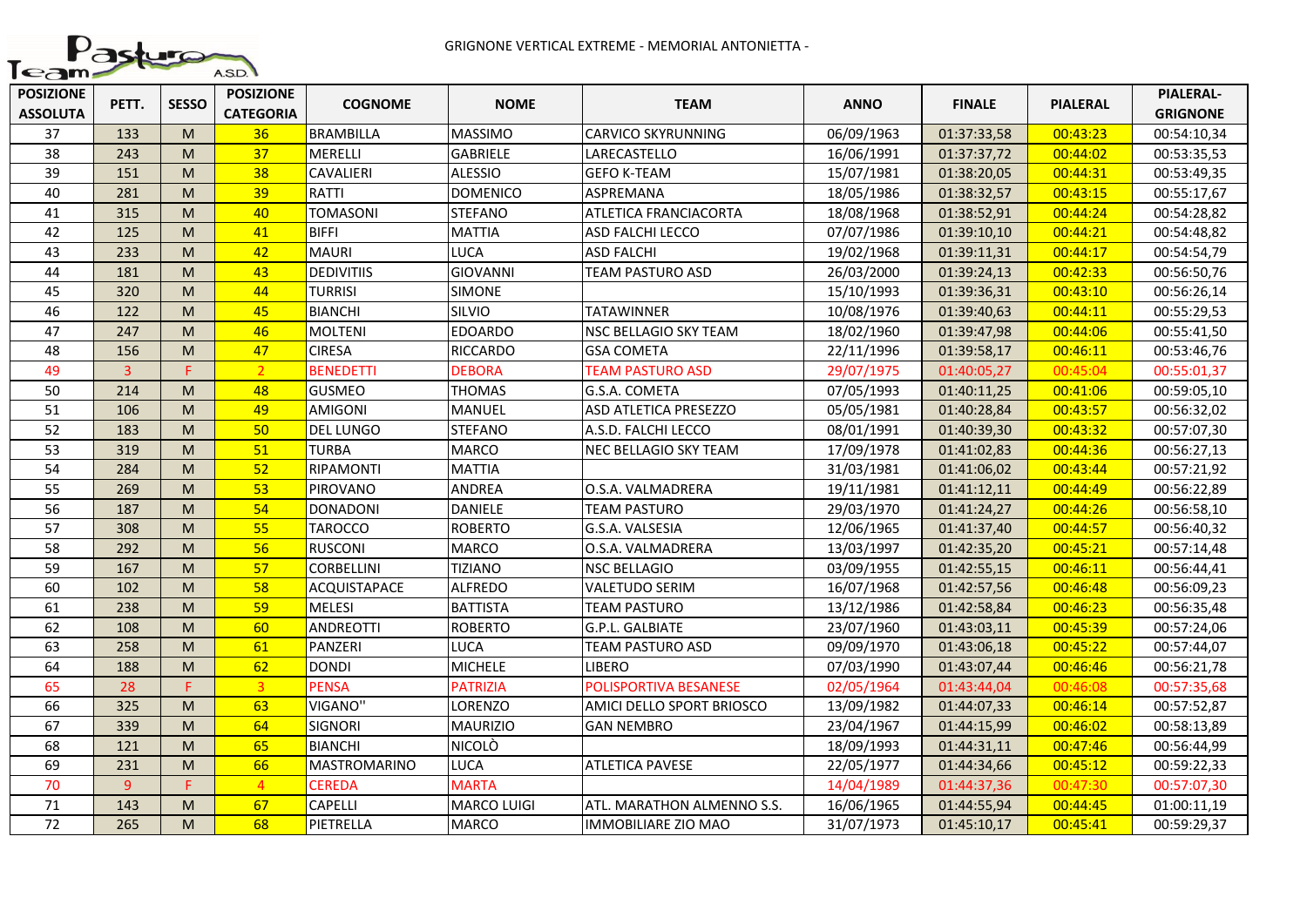

| <b>POSIZIONE</b><br><b>ASSOLUTA</b> | PETT.          | <b>SESSO</b> | <b>POSIZIONE</b><br><b>CATEGORIA</b> | <b>COGNOME</b>     | <b>NOME</b>          | <b>TEAM</b>                     | <b>ANNO</b> | <b>FINALE</b> | <b>PIALERAL</b> | <b>PIALERAL-</b><br><b>GRIGNONE</b> |
|-------------------------------------|----------------|--------------|--------------------------------------|--------------------|----------------------|---------------------------------|-------------|---------------|-----------------|-------------------------------------|
| 73                                  | 297            | M            | 69                                   | <b>SCOTTI</b>      | <b>MARCO</b>         | <b>SCAIA 3038</b>               | 30/07/1967  | 01:45:19,01   | 00:47:01        | 00:58:18,10                         |
| 74                                  | 273            | M            | 70                                   | PIZZOLATO          | <b>MANUEL</b>        | <b>EVOLUTION SPORT TEAM</b>     | 23/05/1986  | 01:45:44,11   | 00:44:29        | 01:01:15,44                         |
| 75                                  | 337            | M            | 71                                   | <b>FRIGERIO</b>    | <b>MAURO</b>         | AS CANTURINA S.MARCO            | 16/07/1965  | 01:45:49,55   | 00:47:25        | 00:58:24,23                         |
| 76                                  | 120            | M            | 72                                   | <b>BERTOLDINI</b>  | <b>GIOVANNI</b>      | ASPREMANA                       | 14/01/1964  | 01:45:55,50   | 00:47:32        | 00:58:23,50                         |
| 77                                  | 312            | M            | 73                                   | <b>THOMA</b>       | <b>ROMAN</b>         |                                 | 13/03/1957  | 01:46:20,21   | 00:45:43        | 01:00:37,63                         |
| 78                                  | 236            | M            | 74                                   | <b>MAZZOLA</b>     | <b>FABIO</b>         | FO DI PE                        | 01/08/1965  | 01:46:27,10   | 00:46:59        | 00:59:27,71                         |
| 79                                  | $\overline{7}$ | F.           | 5 <sup>5</sup>                       | <b>CATTANEO</b>    | <b>CHIARA</b>        | ATLETICA VAL BREMBANA           | 02/01/1973  | 01:47:35,49   | 00:48:09        | 00:59:26,33                         |
| 80                                  | 110            | M            | 75                                   | ANTONIOLI          | <b>MICHELE</b>       |                                 | 24/04/1963  | 01:47:38,19   | 00:48:31        | 00:59:07,30                         |
| 81                                  | 250            | M            | 76                                   | <b>MORNATA</b>     | <b>MATTEO</b>        | <b>MARATHON CLUB SEVESO</b>     | 06/11/1976  | 01:47:42,52   | 00:46:29        | 01:01:13,42                         |
| 82                                  | 202            | M            | 77                                   | <b>GEROSA</b>      | ANGELO               | TEAM PASTURO ASD                | 04/10/1963  | 01:47:55,02   | 00:46:17        | 01:01:38,37                         |
| 83                                  | 27             | F.           | 6 <sup>6</sup>                       | <b>PALLINI</b>     | <b>ELISA</b>         | <b>CS CORTENOVA</b>             | 02/10/1980  | 01:48:03,57   | 00:48:03        | 01:00:00,41                         |
| 84                                  | 180            | M            | 78                                   | <b>DEDEI</b>       | <b>DARIO</b>         | <b>SCAIS 3038</b>               | 25/02/1977  | 01:48:08,50   | 00:47:34        | 01:00:34,50                         |
| 85                                  | 145            | M            | 79                                   | <b>CARENINI</b>    | <b>RICCARDO</b>      | <b>TEAM PASTURO ASD</b>         | 17/08/1977  | 01:48:17,18   | 00:49:00        | 00:59:17,25                         |
| 86                                  | 340            | M            | 80                                   | SANCASSANI         | <b>FRANCO</b>        | <b>NSC BELLAGIO</b>             | 12/04/1974  | 01:48:20,96   | 00:47:00        | 01:01:20,78                         |
| 87                                  | 272            | M            | 81                                   | PIZZEGHELLO        | <b>KARIM</b>         |                                 | 25/07/1996  | 01:48:22,50   | 00:44:52        | 01:03:30,60                         |
| 88                                  | 217            | M            | 82                                   | <b>ISENI</b>       | <b>ELIA</b>          | <b>SCAIS 3038</b>               | 27/02/1974  | 01:48:24,25   | 00:48:14        | 01:00:10,11                         |
| 89                                  | 119            | M            | 83                                   | <b>BERETTA</b>     | <b>MARCO</b>         | I RUN FOR FIND THE CURE         | 12/08/1960  | 01:48:32,88   | 00:48:37        | 00:59:55,55                         |
| 90                                  | 205            | M            | 84                                   | GIANOLA            | <b>DIONIGI</b>       | <b>AS PREMANA</b>               | 17/01/1970  | 01:48:37,47   | 00:48:17        | 01:00:20,85                         |
| 91                                  | 189            | M            | 85                                   | <b>EL ZAITONY</b>  | <b>OMAR</b>          |                                 | 21/09/1988  | 01:48:40,95   | 00:47:58        | 01:00:43,37                         |
| 92                                  | 280            | M            | 86                                   | <b>QUARTI</b>      | MARCO MAURO          | <b>VALETUDO SERIM</b>           | 18/10/1966  | 01:48:49,74   | 00:48:21        | 01:00:28,68                         |
| 93                                  | 332            | M            | 87                                   | <b>BONETTI</b>     | ANDREA               | <b>CARVICO SKYRUNNING</b>       | 29/07/1983  | 01:48:50,90   | 00:49:54        | 00:58:57,38                         |
| 94                                  | 33             | F.           | $\overline{7}$                       | <b>SERAFINI</b>    | <b>SUSANNA</b>       | <b>RCBELLINZONA</b>             | 14/05/1974  | 01:49:24,05   | 00:47:07        | 01:02:17,13                         |
| 95                                  | 148            | M            | 88                                   | <b>CASTELLAZZI</b> | <b>MICHELE</b>       |                                 | 28/11/2000  | 01:49:39,87   | 00:53:06        | 00:56:34,28                         |
| 96                                  | $\overline{4}$ | Ë            | 8 <sup>°</sup>                       | <b>BERTOLDINI</b>  | <b>FABRIZIA</b>      | A.S. PREMANA                    | 15/09/1976  | 01:49:56,62   | 00:48:18        | 01:01:38,25                         |
| 97                                  | 255            | M            | 89                                   | <b>NOSEDA</b>      | <b>VITTORIO</b>      | OCT COMO                        | 27/11/1962  | 01:50:07,63   | 00:49:16        | 01:00:51,47                         |
| 98                                  | 165            | M            | 90                                   | COLOMBO            | PAOLO                | <b>TEAM PASTURO</b>             | 16/01/1974  | 01:50:12,24   | 00:48:06        | 01:02:06,25                         |
| 99                                  | 291            | M            | 91                                   | <b>RUGGIERO</b>    | <b>MARIO</b>         | NIRVANA VERDE                   | 12/07/1977  | 01:50:35,40   | 00:45:06        | 01:05:29,52                         |
| 100                                 | 141            | M            | 92                                   | CAMARINI           | ANGELO               | TEAM PASTURO                    | 11/03/1981  | 01:50:39,10   | 00:48:04        | 01:02:35,27                         |
| 101                                 | 204            | M            | 93                                   | <b>GHISELLINI</b>  | <b>ALBERTO</b>       | TEAM PASTURO A.S.D.             | 09/01/1984  | 01:50:41,01   | 00:49:44        | 01:00:57,44                         |
| 102                                 | 144            | M            | 94                                   | CAPELLI            | <b>IVAN</b>          | <b>ALTITUDE RACE</b>            | 10/12/1966  | 01:50:46,65   | 00:47:33        | 01:03:14,08                         |
| 103                                 | 301            | M            | 95                                   | SPINELLI           | <b>MARIO MICHELE</b> | ASD COURMAYEUR TRAILERS         | 24/01/1960  | 01:50:48,92   | 00:48:05        | 01:02:43,89                         |
| 104                                 | 268            | M            | 96                                   | PIROVANO           | LORENZO              | <b>LIBERO</b>                   | 25/09/1973  | 01:50:53,52   | 00:48:42        | 01:02:11,38                         |
| 105                                 | 19             | F.           | 9 <sup>°</sup>                       | LAGO               | LORENA               | <b>ROAD RUNNERS CLUB MILANO</b> | 10/08/1984  | 01:50:58,77   | 00:48:15        | 01:02:43,34                         |
| 106                                 | 105            | M            | 97                                   | <b>AMBROSIN</b>    | <b>DAVID</b>         | <b>5CASCINE</b>                 | 07/08/1979  | 01:51:09,95   | 00:48:23        | 01:02:47,42                         |
| 107                                 | 277            | M            | 98                                   | PREVITALI          | <b>MAURIZIO</b>      | <b>CARVICO SKY RUNNING</b>      | 07/02/1970  | 01:51:14,96   | 00:48:08        | 01:03:07,12                         |
| 108                                 | 282            | M            | 99                                   | <b>RIBONI</b>      | <b>GIULIO</b>        |                                 | 15/10/1970  | 01:51:20,37   | 00:48:57        | 01:02:23,29                         |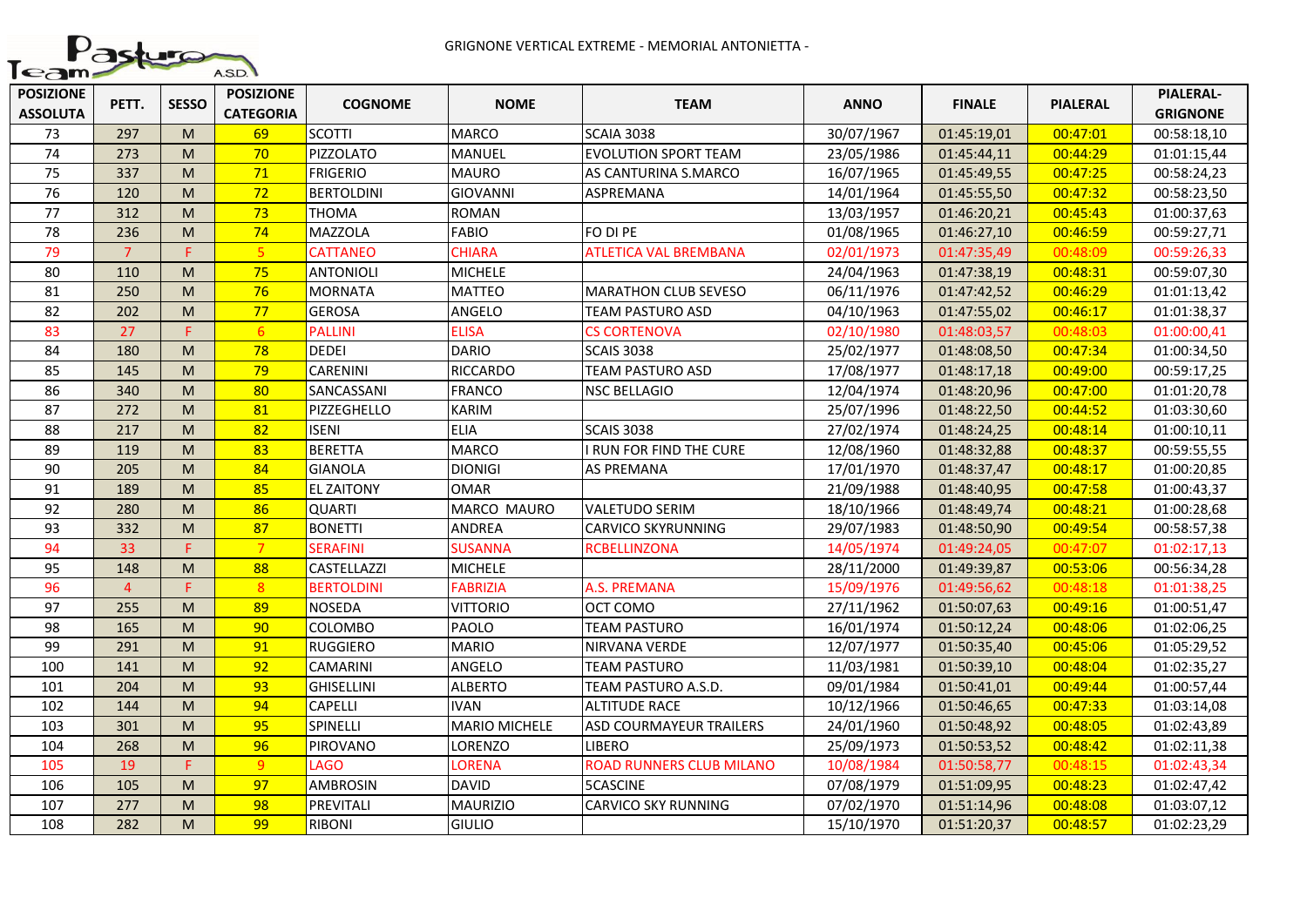

| <b>POSIZIONE</b><br><b>ASSOLUTA</b> | PETT. | <b>SESSO</b> | <b>POSIZIONE</b><br><b>CATEGORIA</b> | <b>COGNOME</b>    | <b>NOME</b>      | <b>TEAM</b>                  | <b>ANNO</b> | <b>FINALE</b> | <b>PIALERAL</b> | <b>PIALERAL-</b><br><b>GRIGNONE</b> |
|-------------------------------------|-------|--------------|--------------------------------------|-------------------|------------------|------------------------------|-------------|---------------|-----------------|-------------------------------------|
| 109                                 | 159   | M            | 100                                  | <b>COLCIAGO</b>   | <b>FABRIZIO</b>  | ALPINI CARATE BRIANZA        | 17/10/1976  | 01:51:33,48   | 00:50:24        | 01:01:09,73                         |
| 110                                 | 276   | M            | 101                                  | PRADA             | <b>ALBERTO</b>   | <b>CORTENOVA</b>             | 21/07/1966  | 01:52:06,35   | 00:49:24        | 01:02:42,21                         |
| 111                                 | 329   | M            | 102                                  | <b>ZONTA</b>      | <b>EDOARDO</b>   | TEAM OTC SSD ARL             | 24/02/1971  | 01:52:21,14   | 00:49:56        | 01:02:25,44                         |
| 112                                 | 14    | F.           | 10                                   | <b>FERRANTINI</b> | <b>PAOLINA</b>   |                              | 13/04/1987  | 01:52:31,31   | 00:49:02        | 01:03:29,22                         |
| 113                                 | 147   | M            | 103                                  | CASTAGNA          | <b>MASSIMO</b>   | OSA VALMADRERA               | 21/07/1970  | 01:52:34,27   | 00:49:45        | 01:02:49,05                         |
| 114                                 | 196   | M            | 104                                  | <b>FOSSATI</b>    | <b>MAURIZIO</b>  | POLISPORTIVA SAN MARCO CANTÙ | 08/12/1971  | 01:52:41,51   | 00:48:29        | 01:04:12,95                         |
| 115                                 | 289   | M            | 105                                  | <b>ROTA</b>       | <b>MAURO</b>     | <b>ALTITUDE RACE</b>         | 31/05/1970  | 01:52:49,53   | 00:48:47        | 01:04:02,60                         |
| 116                                 | 191   | M            | 106                                  | <b>FAGETTI</b>    | JAMAKO           | G.P. VALCHIAVENNA            | 12/04/1976  | 01:52:52,99   | 00:48:13        | 01:04:40,18                         |
| 117                                 | 114   | M            | 107                                  | <b>BASILICO</b>   | <b>MATTEO</b>    | <b>LIBERO</b>                | 21/04/1979  | 01:52:58,15   | 00:49:18        | 01:03:40,47                         |
| 118                                 | 326   | M            | 108                                  | VILLA             | <b>STEFANO</b>   | O.S.A. VALMADRERA            | 27/07/1984  | 01:52:59,20   | 00:49:49        | 01:03:10,33                         |
| 119                                 | 229   | M            | 109                                  | <b>MARCHI</b>     | <b>GIOVANNI</b>  | LUPI D'APPENNINO             | 22/04/1961  | 01:53:00,79   | 00:50:30        | 01:02:30,61                         |
| 120                                 | 195   | M            | 110                                  | <b>FLORI</b>      | LORENZO          |                              | 17/05/1978  | 01:53:06,75   | 00:48:19        | 01:04:47,28                         |
| 121                                 | 208   | M            | 111                                  | <b>GILARDONI</b>  | ALESSANDRO       | <b>RUNCARD</b>               | 01/02/1959  | 01:53:22,30   | 00:50:16        | 01:03:06,74                         |
| 122                                 | 321   | M            | 112                                  | VALSECCHI         | ROMUALDO         | <b>SEC</b>                   | 06/02/1957  | 01:53:29,99   | 00:49:26        | 01:04:04,23                         |
| 123                                 | 123   | M            | 113                                  | BIELLA            | <b>GIANMARIO</b> | <b>RUNNERS DESIO</b>         | 31/10/1966  | 01:53:33,89   | 00:50:26        | 01:03:07,68                         |
| 124                                 | 275   | M            | 114                                  | POMONI            | <b>ADRIANO</b>   | <b>AS PREMANA</b>            | 31/08/1963  | 01:53:39,33   | 00:50:28        | 01:03:11,81                         |
| 125                                 | 146   | M            | 115                                  | CASARI            | <b>ROBERTO</b>   | <b>LIBERO</b>                | 18/08/1968  | 01:53:45,59   | 00:50:08        | 01:03:37,51                         |
| 126                                 | 20    | F.           | 11                                   | <b>LIZZOLI</b>    | ANGELA           | POLISPORTIVA PAGNONA         | 20/02/1973  | 01:53:53,02   | 00:50:52        | 01:03:00,63                         |
| 127                                 | 228   | M            | 116                                  | MANGILI           | <b>IVO PAOLO</b> |                              | 28/10/1968  | 01:54:10,80   | 00:51:18        | 01:02:52,89                         |
| 128                                 | 177   | M            | 117                                  | DE ALESSANDRI     | ANDREA           | VALETUDO SKYRUNNING          | 30/07/1966  | 01:54:15,96   | 00:49:33        | 01:04:42,73                         |
| 129                                 | 178   | M            | 118                                  | DE BERNARDI       | PAOLO            | <b>BERGAMO STARS</b>         | 07/09/1973  | 01:54:22,28   | 00:48:00        | 01:06:22,28                         |
| 130                                 | 267   | M            | 119                                  | <b>PIPPA</b>      | <b>FRANCESCO</b> | ROAD RUNNERS CLUB MILANO     | 11/04/1985  | 01:54:34,61   | 00:48:25        | 01:06:09,69                         |
| 131                                 | 182   | M            | 120                                  | <b>DEGIORGIO</b>  | <b>RUBEN</b>     |                              | 02/04/1978  | 01:54:41,88   | 00:47:38        | 01:07:03,87                         |
| 132                                 | 244   | M            | 121                                  | <b>MERONI</b>     | MASSIMILIANO     | <b>SEC CIVATE</b>            | 29/09/1980  | 01:54:44,76   | 00:51:49        | 01:02:55,40                         |
| 133                                 | 309   | M            | 122                                  | <b>TEBALDI</b>    | <b>MASSIMO</b>   | UP MISSAGLIA AAD             | 18/03/1971  | 01:55:15,88   | 00:49:06        | 01:06:10,13                         |
| 134                                 | 200   | M            | 123                                  | GALLO             | <b>VITO</b>      | ASD FALCHI LECCO             | 06/06/1968  | 01:55:24,95   | 00:47:24        | 01:08:00,60                         |
| 135                                 | 219   | M            | 124                                  | LECCO             | <b>MAURO</b>     | <b>GAN NEMBRO</b>            | 06/01/1978  | 01:55:28,10   | 00:51:05        | 01:04:23,14                         |
| 136                                 | 257   | M            | 125                                  | ORLANDI           | MASSIMILIANO     | TEAM PASTURO ASD             | 12/03/1976  | 01:55:34,15   | 00:47:49        | 01:07:45,46                         |
| 137                                 | 264   | M            | 126                                  | PETTE'            | <b>VINCENZO</b>  | ASD CARVICO SKY RUNNING      | 09/02/1975  | 01:55:43,52   | 00:47:02        | 01:08:41,95                         |
| 138                                 | 285   | M            | 127                                  | RIPAMONTI         | <b>LUCA</b>      | O.S.A. VALMADRERA            | 06/09/1972  | 01:55:59,47   | 00:49:29        | 01:06:30,85                         |
| 139                                 | 335   | M            | <b>128</b>                           | PANZERI           | <b>MARIO</b>     | TEAM PASTURO ASD             | 10/05/1964  | 01:56:07,13   | 00:49:52        | 01:06:15,52                         |
| 140                                 | 235   | M            | 129                                  | <b>MAXENTI</b>    | <b>FABIO</b>     | <b>RUN CARD</b>              | 19/08/1992  | 01:56:09,70   | 00:50:40        | 01:05:29,57                         |
| 141                                 | 134   | M            | <b>130</b>                           | <b>BRIGATTI</b>   | <b>DANIELE</b>   | S.E.V. VALMADRERA            | 03/09/1976  | 01:56:15,55   | 00:50:46        | 01:05:29,59                         |
| 142                                 | 132   | M            | 131                                  | <b>BRAMBILLA</b>  | <b>ANTONIO</b>   | OSA VALMADRERA               | 10/04/1978  | 01:56:20,09   | 00:49:30        | 01:06:50,45                         |
| 143                                 | 135   | M            | 132                                  | <b>BRUSADELLI</b> | <b>FELICE</b>    | OSA VALMADRERA               | 23/04/1965  | 01:56:30,42   | 00:50:18        | 01:06:12,88                         |
| 144                                 | 311   | M            | 133                                  | <b>TENDERINI</b>  | <b>FRANCESCO</b> | A.S. PREMANA                 | 12/01/1994  | 01:56:45,52   | 00:49:35        | 01:07:10,39                         |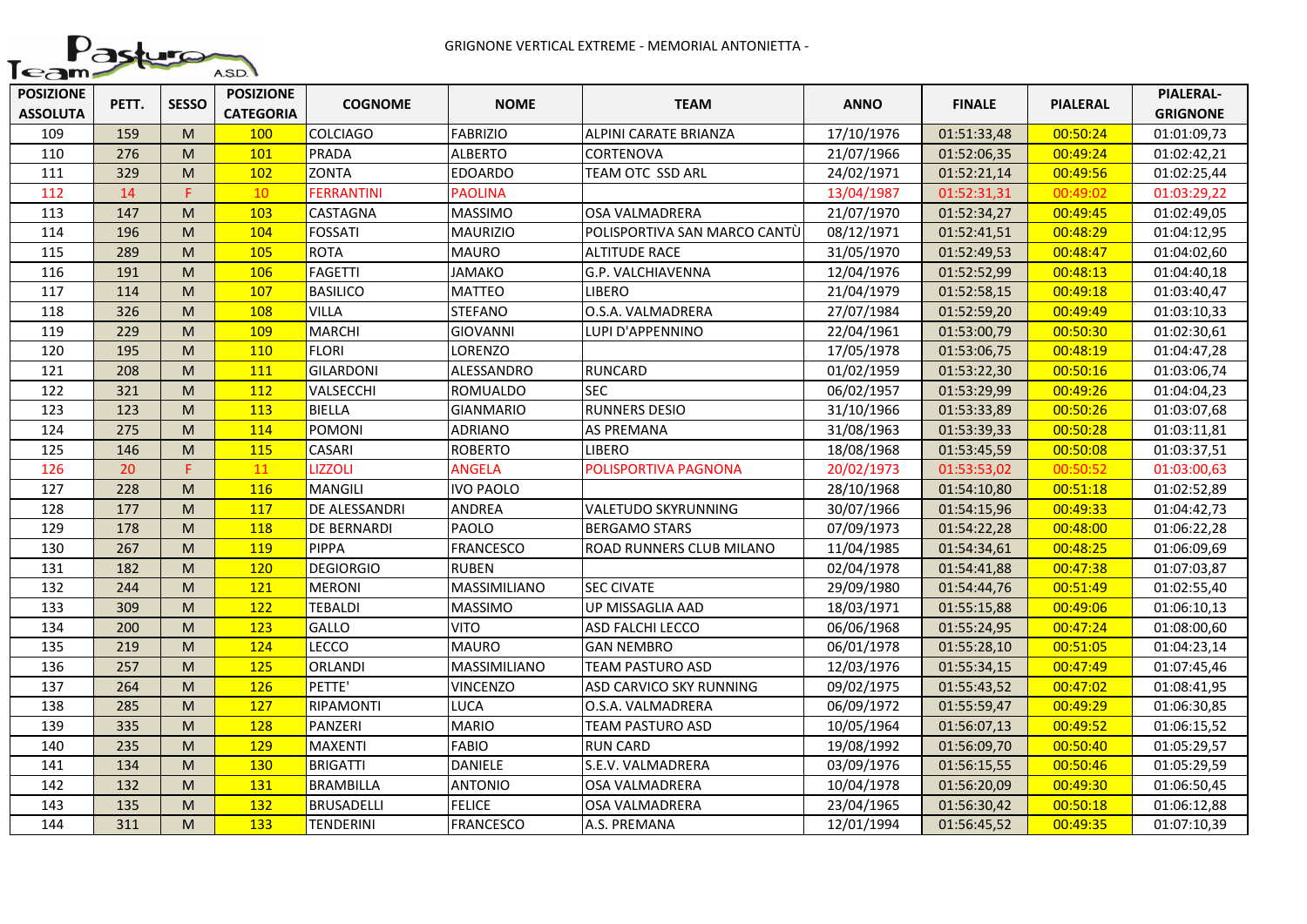

| <b>POSIZIONE</b><br><b>ASSOLUTA</b> | PETT.          | <b>SESSO</b>                                                                                               | <b>POSIZIONE</b><br><b>CATEGORIA</b> | <b>COGNOME</b>    | <b>NOME</b>      | <b>TEAM</b>                     | <b>ANNO</b> | <b>FINALE</b> | <b>PIALERAL</b> | <b>PIALERAL-</b><br><b>GRIGNONE</b> |
|-------------------------------------|----------------|------------------------------------------------------------------------------------------------------------|--------------------------------------|-------------------|------------------|---------------------------------|-------------|---------------|-----------------|-------------------------------------|
| 145                                 | $\overline{2}$ | F.                                                                                                         | 12 <sup>2</sup>                      | AGOSTINELLI       | SILVIA           | <b>ALTITUDE RACE</b>            | 19/06/1970  | 01:57:23,29   | 00:52:31        | 01:04:52,62                         |
| 146                                 | 194            | M                                                                                                          | 134                                  | <b>FIORETTA</b>   | <b>SERGIO</b>    | O.S.A. VALMADRERA               | 28/12/1989  | 01:57:29,88   | 00:47:13        | 01:10:17,29                         |
| 147                                 | 157            | $\mathsf{M}% _{T}=\mathsf{M}_{T}\!\left( a,b\right) ,\ \mathsf{M}_{T}=\mathsf{M}_{T}\!\left( a,b\right) ,$ | 135                                  | <b>CIVILLINI</b>  | <b>GIOVANNI</b>  | S.E.V. VALMADRERA               | 02/04/1951  | 01:57:31,96   | 00:51:59        | 01:05:32,72                         |
| 148                                 | 186            | M                                                                                                          | 136                                  | <b>DENTI</b>      | <b>GIUSEPPE</b>  | <b>NESSUNA</b>                  | 26/03/1985  | 01:57:42,91   | 00:44:47        | 01:12:55,47                         |
| 149                                 | 168            | M                                                                                                          | 137                                  | <b>CORRADINI</b>  | <b>FABIO</b>     | <b>AMATORI SPORT</b>            | 02/12/1967  | 01:57:52,80   | 00:52:27        | 01:05:26,07                         |
| 150                                 | 226            | M                                                                                                          | 138                                  | <b>MAINETTI</b>   | PIO              | <b>OSA VALMADRERA</b>           | 23/01/1954  | 01:58:04,22   | 00:51:10        | 01:06:53,83                         |
| 151                                 | 107            | M                                                                                                          | 139                                  | <b>ANDREOTTI</b>  | <b>DAVIDE</b>    | A.S.D. FALCHI LECCO             | 18/09/1979  | 01:58:06,09   | 00:53:18        | 01:04:48,48                         |
| 152                                 | 283            | M                                                                                                          | 140                                  | <b>RICCI</b>      | <b>GIUSEPPE</b>  | <b>TEAM PASTURO</b>             | 05/06/1979  | 01:58:19,71   | 00:50:34        | 01:07:45,65                         |
| 153                                 | 198            | M                                                                                                          | 141                                  | <b>FURLATO</b>    | <b>GIULIANO</b>  |                                 | 30/04/1970  | 01:58:25,48   | 00:52:44        | 01:05:41,06                         |
| 154                                 | 16             | F.                                                                                                         | 13                                   | <b>GILARDI</b>    | <b>DANIELA</b>   | S.E.V. VALMADRERA               | 25/06/1965  | 01:58:30,63   | 00:53:20        | 01:05:11,02                         |
| 155                                 | 161            | $\mathsf{M}% _{T}=\mathsf{M}_{T}\!\left( a,b\right) ,\ \mathsf{M}_{T}=\mathsf{M}_{T}\!\left( a,b\right) ,$ | 142                                  | <b>COLOMBO</b>    | <b>CRISTIAN</b>  | <b>LIBERO</b>                   | 05/11/1976  | 01:58:36,81   | 00:49:12        | 01:09:24,86                         |
| 156                                 | 223            | M                                                                                                          | 143                                  | LONGONI           | <b>SERGIO</b>    |                                 | 17/06/1977  | 01:58:44,77   | 00:52:01        | 01:06:43,70                         |
| 157                                 | 232            | M                                                                                                          | 144                                  | <b>MAURI</b>      | SILVANO          | <b>SEC</b>                      | 27/03/1975  | 01:58:48,85   | 00:50:49        | 01:08:00,29                         |
| 158                                 | 18             | E.                                                                                                         | 14                                   | <b>GOGLIO</b>     | <b>GIULIA</b>    |                                 | 08/11/1989  | 01:58:56,55   | 00:49:32        | 01:09:24,31                         |
| 159                                 | 323            | M                                                                                                          | 145                                  | <b>VERDI</b>      | <b>CHRISTIAN</b> |                                 | 05/04/1975  | 01:58:59,10   | 00:51:21        | 01:07:37,97                         |
| 160                                 | 262            | M                                                                                                          | 146                                  | <b>PESCE</b>      | <b>GABRIELE</b>  | <b>ATLETHIC TEAM LARIO</b>      | 25/08/1971  | 01:59:05,96   | 00:50:31        | 01:08:34,60                         |
| 161                                 | 34             | Е                                                                                                          | 15                                   | <b>TESTA</b>      | <b>BARBARA</b>   |                                 | 26/01/1971  | 01:59:25,08   | 00:54:38        | 01:04:47,27                         |
| 162                                 | 279            | M                                                                                                          | 147                                  | <b>QUADRI</b>     | <b>MICHAEL</b>   | <b>GS OROBIE</b>                | 18/09/1989  | 01:59:33,35   | 00:42:50        | 01:16:43,50                         |
| 163                                 | 179            | M                                                                                                          | 148                                  | DE VITO           | <b>VINCENZO</b>  | A.S.D POLISPORTIVA SAN MARCO C  | 21/12/1959  | 01:59:37,38   | 00:50:23        | 01:09:14,38                         |
| 164                                 | 169            | M                                                                                                          | 149                                  | CORRADINI         | <b>MORGAN</b>    |                                 | 14/04/1965  | 01:59:38,15   | 00:53:28        | 01:06:10,36                         |
| 165                                 | 26             | F.                                                                                                         | 16                                   | NASTRUT           | <b>VASILICA</b>  | <b>TEAM PASTURO ASD</b>         | 01/04/1986  | 01:59:40,16   | 00:52:25        | 01:07:14,77                         |
| 166                                 | 290            | M                                                                                                          | 150                                  | <b>ROTA</b>       | <b>GIOVANNI</b>  | <b>LIBERO</b>                   | 16/01/1962  | 02:00:07,28   | 00:51:52        | 01:08:15,02                         |
| 167                                 | 35             | p.                                                                                                         | 17                                   | <b>TIZZONI</b>    | <b>MICAELA</b>   | <b>ASD FALCHI LECCO</b>         | 22/11/1981  | 02:00:15,90   | 00:53:36        | 01:06:40,00                         |
| 168                                 | 266            | M                                                                                                          | 151                                  | <b>PIOLINI</b>    | <b>FLAVIO</b>    | <b>LIBERO</b>                   | 27/11/1968  | 02:01:06,65   | 00:52:20        | 01:08:47,11                         |
| 169                                 | 253            | M                                                                                                          | 152                                  | <b>NEGRI</b>      | PAOLO            | S.E.V. VALMADRERA               | 13/07/1974  | 02:01:42,25   | 00:51:56        | 01:09:46,02                         |
| 170                                 | 10             | F                                                                                                          | 18                                   | <b>CHIAPPA</b>    | <b>SILVIA</b>    | <b>ALTITUDE RACE</b>            | 23/05/1972  | 02:01:48,62   | 00:52:53        | 01:08:55,48                         |
| 171                                 | 30             | F.                                                                                                         | 19                                   | <b>QUADRELLI</b>  | <b>FIAMMETTA</b> | <b>ATLETICA MIOTTI ARCISATE</b> | 01/12/1971  | 02:01:55,89   | 00:54:41        | 01:07:14,51                         |
| 172                                 | 252            | M                                                                                                          | 153                                  | <b>MOTTA</b>      | <b>MARIO</b>     | ALTITUDERACE                    | 08/04/1972  | 02:02:07,90   | 00:53:00        | 01:09:07,88                         |
| 173                                 | 203            | M                                                                                                          | 154                                  | <b>GHEZZI</b>     | <b>CLAUDIO</b>   | TEAM PASTURO ASD                | 04/07/1952  | 02:03:09,29   | 00:54:34        | 01:08:35,63                         |
| 174                                 | 328            | M                                                                                                          | 155                                  | <b>ZECCHI</b>     | <b>ALBERTO</b>   | <b>RUNNERS VALBOSSA</b>         | 12/08/1969  | 02:03:12,10   | 00:51:12        | 01:12:00,19                         |
| 175                                 | 32             | F.                                                                                                         | 20                                   | <b>SAROTTI</b>    | <b>CLAUDIA</b>   |                                 | 09/09/1985  | 02:03:13,54   | 00:53:44        | 01:09:29,37                         |
| 176                                 | 193            | M                                                                                                          | 156                                  | <b>FIORELLI</b>   | <b>DIEGO</b>     | O.S.A. VALMADRERA               | 29/08/1986  | 02:03:45,77   | 00:54:09        | 01:09:36,47                         |
| 177                                 | 333            | M                                                                                                          | 157                                  | <b>CORTI</b>      | <b>MAURO</b>     | AS PREMANA                      | 28/07/1958  | 02:04:06,70   | 00:54:16        | 01:09:50,84                         |
| 178                                 | 25             | F.                                                                                                         | 21                                   | <b>MOSCATELLI</b> | <b>FEDERICA</b>  | A.S. CANTURINA POL. S.MARCO     | 15/02/1971  | 02:04:10,90   | 00:53:10        | 01:11:00,64                         |
| 179                                 | 171            | M                                                                                                          | 158                                  | <b>CORTI</b>      | CORRADO          | <b>OTC</b>                      | 06/12/1973  | 02:04:19,62   | 00:53:34        | 01:10:46,06                         |
| 180                                 | 240            | M                                                                                                          | 159                                  | <b>MERAZZI</b>    | <b>DAMIANO</b>   | <b>ATHLETIC TEAM LARIO</b>      | 10/04/1981  | 02:04:21,55   | 00:52:05        | 01:12:16,18                         |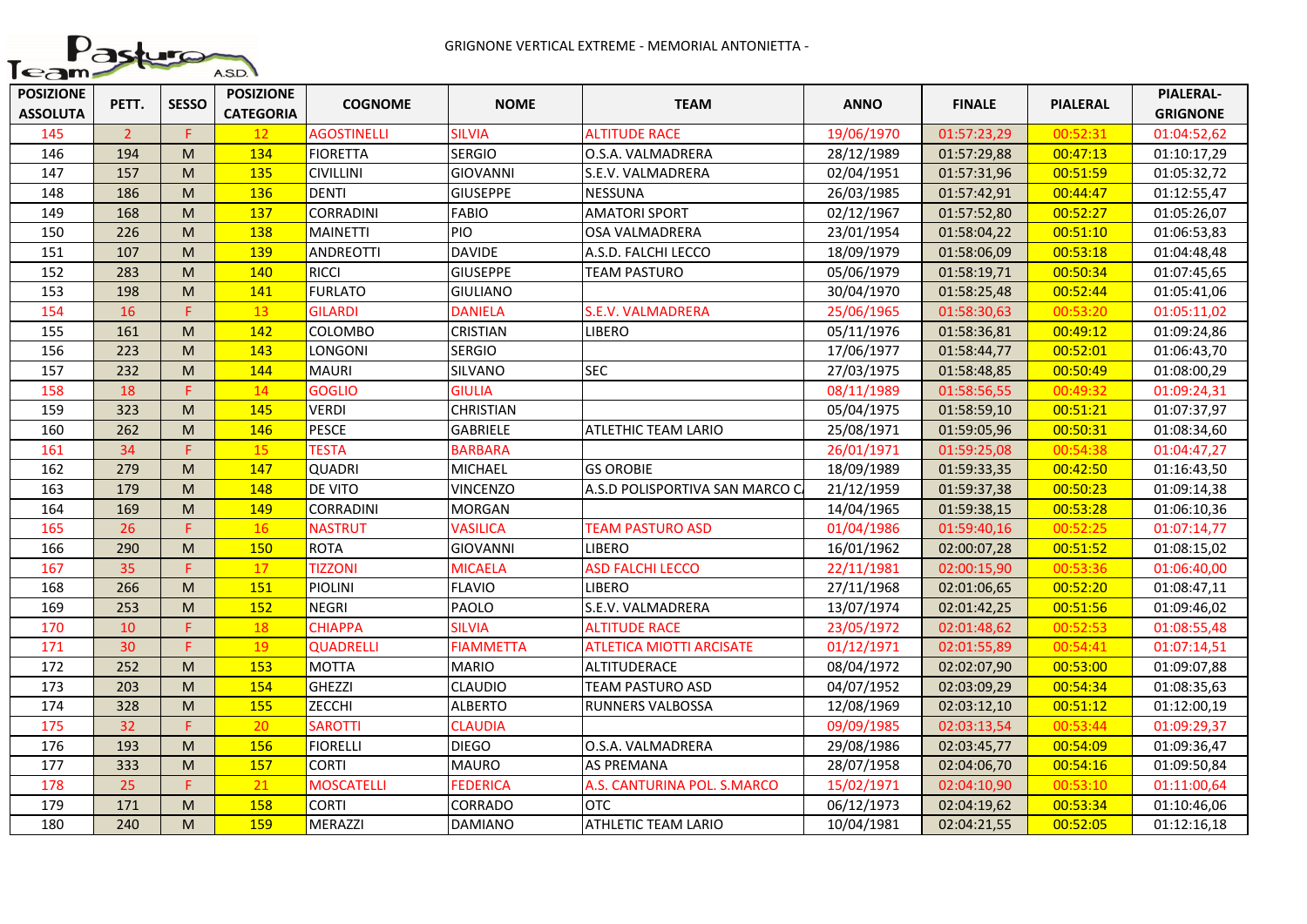

| <b>POSIZIONE</b><br><b>ASSOLUTA</b> | PETT. | <b>SESSO</b> | <b>POSIZIONE</b><br><b>CATEGORIA</b> | <b>COGNOME</b>    | <b>NOME</b>      | <b>TEAM</b>                     | <b>ANNO</b> | <b>FINALE</b> | <b>PIALERAL</b> | <b>PIALERAL-</b><br><b>GRIGNONE</b> |
|-------------------------------------|-------|--------------|--------------------------------------|-------------------|------------------|---------------------------------|-------------|---------------|-----------------|-------------------------------------|
| 181                                 | 296   | M            | 160                                  | <b>SCIBERRAS</b>  | <b>MARK</b>      |                                 | 10/04/1980  | 02:04:33,40   | 00:53:23        | 01:11:10,26                         |
| 182                                 | 158   | M            | 161                                  | CODEGA            | <b>NICOLA</b>    | A.S.PREMANA                     | 02/02/1994  | 02:04:37,54   | 00:54:20        | 01:10:17,32                         |
| 183                                 | 128   | M            | 162                                  | <b>BOLIS</b>      | GIOSUÈ           | S.C. TRIANGOLO LARIANO          | 11/06/1955  | 02:04:41,60   | 00:54:25        | 01:10:16,60                         |
| 184                                 | 259   | M            | 163                                  | PEDEFERRI         | <b>EUGENIO</b>   | A.S. CANTURINA POL. S.MARCO     | 23/07/1950  | 02:05:13,53   | 00:53:40        | 01:11:33,22                         |
| 185                                 | 330   | M            | 164                                  | <b>RUSCONI</b>    | ANDREA           | OSA VALMADRERA                  | 21/01/1990  | 02:05:44,55   | 00:49:48        | 01:15:56,70                         |
| 186                                 | 318   | M            | 165                                  | <b>TROLESE</b>    | <b>DARIO</b>     | <b>GEAS TLETICA</b>             | 14/12/1957  | 02:06:33,97   | 00:53:42        | 01:12:51,67                         |
| 187                                 | 150   | M            | 166                                  | CATTANEO          | <b>ROBERTO</b>   |                                 | 15/10/1977  | 02:06:58,96   | 00:45:54        | 01:21:05,32                         |
| 188                                 | 17    | F.           | 22                                   | <b>GILARDI</b>    | <b>ROSSANA</b>   | TEAM PASTURO A.S.D.             | 24/11/1979  | 02:07:00,21   | 00:52:22        | 01:14:38,49                         |
| 189                                 | 241   | M            | 167                                  | MEREGALLI         | <b>STEFANO</b>   | G.S.A. COMETA                   | 23/03/1979  | 02:07:16,27   | 00:53:26        | 01:13:50,23                         |
| 190                                 | 199   | M            | 168                                  | <b>GALBUSERA</b>  | ALESSANDRO       | O.S.A. VALMADRERA               | 19/08/1969  | 02:07:31,95   | 00:53:30        | 01:14:02,23                         |
| 191                                 | 293   | M            | 169                                  | SALA              | <b>STEFANO</b>   |                                 | 14/08/1988  | 02:07:37,13   | 00:54:40        | 01:12:57,13                         |
| 192                                 | 22    | F.           | 23                                   | <b>MARCON</b>     | SILVIA           | OTRI1 TRIATHLON TEAM COMO       | 15/10/1983  | 02:07:43,39   | 00:57:22        | 01:10:21,62                         |
| 193                                 | 101   | M            | 170                                  | ABBATANGELO       | <b>STEFANO</b>   |                                 | 30/12/1995  | 02:08:51,84   | 01:00:03        | 01:08:48,44                         |
| 194                                 | 127   | M            | 171                                  | <b>BOGLIONI</b>   | <b>MARINO</b>    | <b>TEAM PASTURO ASD</b>         | 27/06/1978  | 02:09:14,38   | 00:54:24        | 01:14:50,71                         |
| 195                                 | 129   | M            | 172                                  | <b>BORGHETTI</b>  | <b>EMANUELE</b>  | A.S.D. ATLETICA NERVIANESE 1919 | 17/09/1979  | 02:09:41,08   | 00:54:05        | 01:15:36,46                         |
| 196                                 | 139   | M            | 173                                  | <b>BUZZONI</b>    | <b>STEFANO</b>   | ATL.U.S. NERVIANESE 1919        | 16/11/1974  | 02:09:58,40   | 00:55:30        | 01:14:27,98                         |
| 197                                 | 12    | F.           | 24                                   | <b>DEL BRAVO</b>  | <b>COSTANZA</b>  | <b>OBIETTIVO RUNNING TRAIL</b>  | 01/09/1992  | 02:10:06,86   | 00:54:42        | 01:15:24,91                         |
| 198                                 | 170   | M            | 174                                  | <b>CORTESI</b>    | <b>FRANCO</b>    | ELLE ERRE ASD                   | 15/05/1959  | 02:10:23,12   | 00:57:30        | 01:12:53,11                         |
| 199                                 | 234   | M            | 175                                  | <b>MAURI</b>      | EMANUELE         | <b>ETHOS RUNNING TEAM</b>       | 08/04/1976  | 02:10:55,39   | 00:59:15        | 01:11:40,75                         |
| 200                                 | 8     | F.           | 25                                   | <b>CAVERIO</b>    | ROBERTA          | <b>TEAM PASTURO ASD</b>         | 15/11/1979  | 02:11:02,81   | 00:57:07        | 01:13:56,26                         |
| 201                                 | 215   | M            | 176                                  | <b>INVERNIZZI</b> | FRANCO           | TEAM PASTURO ASD                | 31/03/1977  | 02:11:23,38   | 00:57:11        | 01:14:12,46                         |
| 202                                 | 251   | M            | 177                                  | MOSCA             | <b>DANIELE</b>   |                                 | 12/07/1975  | 02:11:24,32   | 00:55:44        | 01:15:40,42                         |
| 203                                 | 230   | M            | 178                                  | <b>MASCHERI</b>   | PIERGIACOMO      | <b>TEAM PASTURO</b>             | 17/05/1965  | 02:11:27,70   | 00:53:46        | 01:17:41,78                         |
| 204                                 | 113   | M            | 179                                  | BARLASSINA        | <b>GIORGIO</b>   | SCI CLUB LISSONE                | 01/06/1963  | 02:11:50,86   | 00:55:38        | 01:16:13,00                         |
| 205                                 | 210   | M            | 180                                  | <b>GIULIVI</b>    | ARNALDO          | ROAD RUNNERS CLUB POVIGLIO      | 05/08/1954  | 02:12:38,61   | 00:58:00        | 01:14:38,80                         |
| 206                                 | 149   | M            | 181                                  | <b>CASTELLI</b>   | <b>ALBERTO</b>   |                                 | 24/05/1978  | 02:13:40,48   | 00:50:20        | 01:23:20,24                         |
| 207                                 | 160   | M            | 182                                  | COLOMBO           | ANDREA           | A.S.D. ATLETICA NERVIANESE      | 21/12/1985  | 02:13:55,06   | 00:57:03        | 01:16:52,00                         |
| 208                                 | 218   | M            | 183                                  | LANFRANCHI        | <b>FRANCESCO</b> | <b>RUNCARD</b>                  | 16/12/1959  | 02:14:25,50   | 00:57:58        | 01:16:27,41                         |
| 209                                 | 115   | M            | 184                                  | <b>BAZZONI</b>    | <b>DAVIDE</b>    | <b>OTRI1 TRIATHLON COMO</b>     | 18/07/1974  | 02:14:51,81   | 01:00:46        | 01:14:05,40                         |
| 210                                 | 190   | M            | 185                                  | ENEA SPILIMBERGO  | <b>GIANLUIGI</b> | <b>RUNCARD</b>                  | 03/01/1960  | 02:14:55,16   | 00:55:04        | 01:19:51,39                         |
| 211                                 | 140   | M            | 186                                  | CAIRONI           | <b>STEFANO</b>   |                                 | 10/12/1991  | 02:15:21,66   | 00:59:51        | 01:15:30,72                         |
| 212                                 | 316   | M            | 187                                  | TONETTI           | <b>MASSIMO</b>   | G.S.A. COMETA                   | 31/05/1963  | 02:15:33,42   | 01:00:00        | 01:15:33,38                         |
| 213                                 | 112   | M            | 188                                  | <b>BADONI</b>     | <b>GUIDO</b>     | <b>PODOSTI DUE CASTELLI</b>     | 02/12/1964  | 02:16:34,21   | 00:57:35        | 01:18:59,53                         |
| 214                                 | 331   | M            | 189                                  | VALSECCHI         | <b>LUIGI</b>     | <b>LIBERO</b>                   | 06/07/1961  | 02:16:44,23   | 00:54:31        | 01:22:13,00                         |
| 215                                 | 302   | M            | <b>190</b>                           | STROPENI          | <b>OSVALDO</b>   | S.E.V. VALMADRERA               | 07/07/1953  | 02:16:47,27   | 00:57:55        | 01:18:52,20                         |
| 216                                 | 13    | F.           | 26                                   | <b>FELICIANI</b>  | <b>ROBERTA</b>   | <b>PODISTI DUE CASTELLI</b>     | 01/07/1971  | 02:18:40,12   | 01:03:06        | 01:15:34,09                         |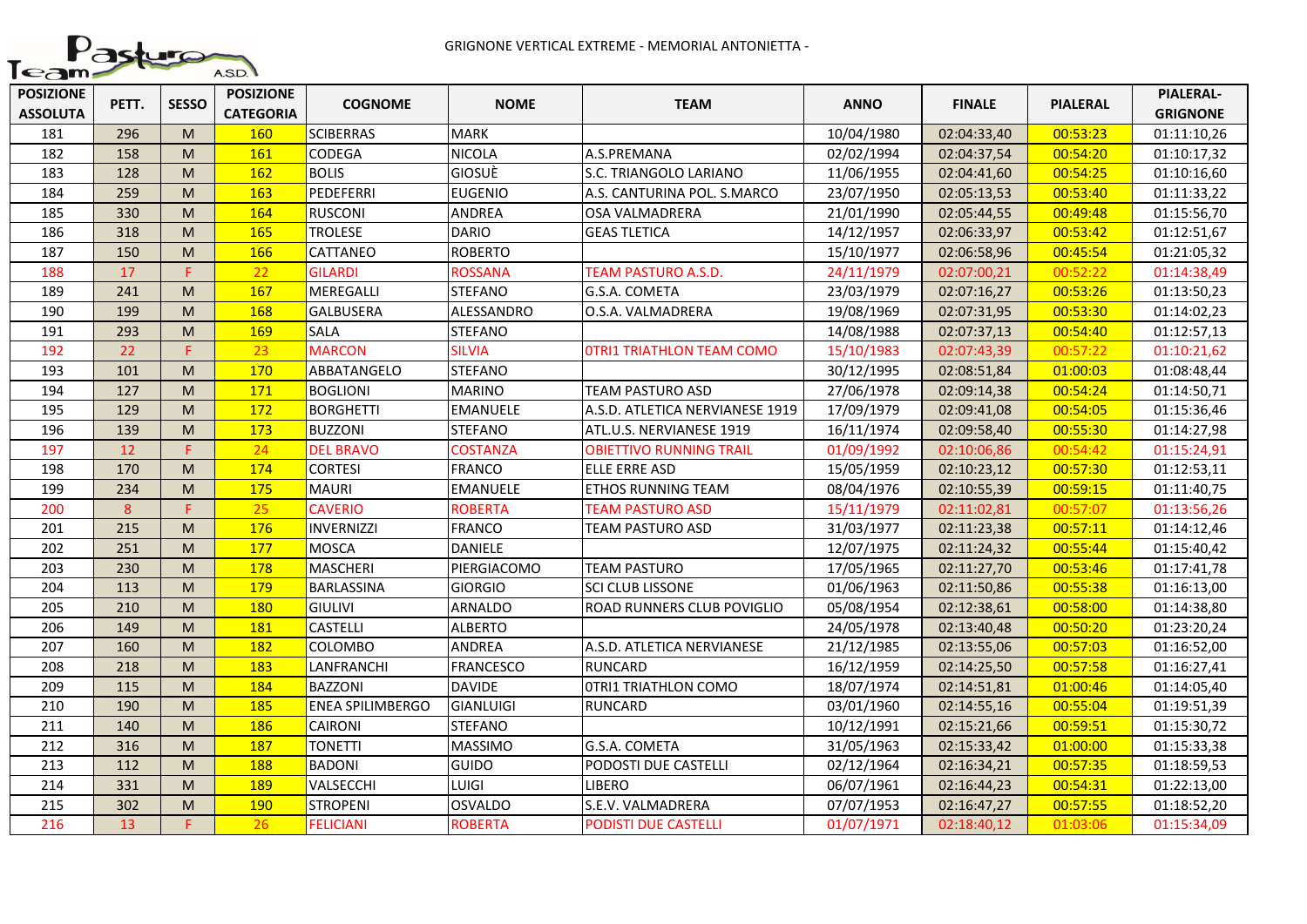

| <b>POSIZIONE</b><br><b>ASSOLUTA</b> | PETT.          | <b>SESSO</b> | <b>POSIZIONE</b><br><b>CATEGORIA</b> | <b>COGNOME</b>       | <b>NOME</b>      | <b>TEAM</b>                      | <b>ANNO</b> | <b>FINALE</b> | <b>PIALERAL</b> | <b>PIALERAL-</b><br><b>GRIGNONE</b> |
|-------------------------------------|----------------|--------------|--------------------------------------|----------------------|------------------|----------------------------------|-------------|---------------|-----------------|-------------------------------------|
| 217                                 | 242            | M            | 191                                  | MEREGALLI            | <b>FRANCESCO</b> | G.P. VILLASANTESE                | 01/12/1962  | 02:22:30,66   | 01:00:49        | 01:21:41,62                         |
| 218                                 | 237            | M            | 192                                  | <b>MEGNA</b>         | <b>ROBERTO</b>   | POLISPORTIVA TEAM BRIANZA        | 05/05/1974  | 02:22:45,82   | 00:59:09        | 01:23:36,51                         |
| 219                                 | 136            | M            | 193                                  | <b>BUCCIOLINI</b>    | <b>DAVIDE</b>    | <b>TEAM OTC</b>                  | 10/04/1976  | 02:23:24,86   | 01:00:06        | 01:23:18,54                         |
| 220                                 | 197            | M            | 194                                  | <b>FOSSATI</b>       | <b>EMANUELE</b>  | <b>HAPPY RUNNER</b>              | 02/10/1974  | 02:24:05,83   | 00:59:53        | 01:24:12,54                         |
| 221                                 | 185            | M            | 195                                  | <b>DELMIGLIO</b>     | ALESSANDRO       | TEAM PASTURO ASD                 | 30/12/1984  | 02:24:22,83   | 00:56:56        | 01:27:26,70                         |
| 222                                 | $\overline{5}$ | F.           | 27                                   | <b>BESTETTI</b>      | <b>FRANCESCA</b> | <b>AMICI DELLO SPORT BRIOSCO</b> | 25/02/1978  | 02:24:33,15   | 01:01:06        | 01:23:27,19                         |
| 223                                 | 175            | M            | 196                                  | <b>CORTI</b>         | <b>DANIELE</b>   | AMICI DELLO SPORT BRIOSCO        | 02/01/1983  | 02:24:37,48   | 01:01:04        | 01:23:33,88                         |
| 224                                 | 213            | M            | 197                                  | <b>GUIDETTI</b>      | ANDREA           | <b>UISP FERRARA</b>              | 13/10/1966  | 02:24:39,91   | 01:01:48        | 01:22:51,57                         |
| 225                                 | 245            | M            | 198                                  | <b>MESSANA</b>       | MARCELLO         |                                  | 22/03/1979  | 02:25:24,69   | 00:53:16        | 01:32:08,63                         |
| 226                                 | 209            | M            | 199                                  | <b>GIRONI</b>        | ANDREA           | @TLETICA MEDA                    | 27/12/1967  | 02:26:04,13   | 00:58:29        | 01:27:35,51                         |
| 227                                 | 104            | M            | 200                                  | <b>ALIPRANDI</b>     | <b>DANIELE</b>   | <b>TEAM PASTURO ASD</b>          | 10/07/2001  | 02:26:17,44   | 00:56:07        | 01:30:10,07                         |
| 228                                 | 124            | M            | 201                                  | <b>BIFFI</b>         | <b>MARCO</b>     | ASD CARVICO SKY RUNNING          | 10/04/1982  | 02:26:21,77   | 00:59:19        | 01:27:03,09                         |
| 229                                 | 15             | F.           | 28                                   | <b>FIOR</b>          | <b>MONICA</b>    |                                  | 07/06/1975  | 02:26:29,56   | 01:03:28        | 01:23:01,48                         |
| 230                                 | 227            | M            | 202                                  | <b>MALPASSUTO</b>    | <b>GIORGIO</b>   | ASD DE RAN CLAB                  | 10/11/1961  | 02:26:33,04   | 01:04:46        | 01:21:47,06                         |
| 231                                 | 23             | E            | 29                                   | <b>MARINELLI</b>     | <b>VINCENZA</b>  | <b>RUNNERS DESIO</b>             | 14/06/1972  | 02:26:35,63   | 01:03:20        | 01:23:15,87                         |
| 232                                 | 249            | M            | 203                                  | <b>MORATTI</b>       | <b>CESARE</b>    | <b>RUNNERS DESIO</b>             | 23/08/1966  | 02:27:19,92   | 01:03:13        | 01:24:07,39                         |
| 233                                 | 154            | M            | 204                                  | <b>CERRI</b>         | <b>FABRIZIO</b>  |                                  | 13/12/1967  | 02:27:20,67   | 01:06:33        | 01:20:47,60                         |
| 234                                 | 270            | M            | 205                                  | <b>PIRRÒ</b>         | <b>STEFANO</b>   |                                  | 25/10/1978  | 02:28:10,80   | 01:03:22        | 01:24:48,35                         |
| 235                                 | 254            | M            | 206                                  | <b>NOIA</b>          | <b>ENRICO</b>    | ASD FALCHI LECCO                 | 11/12/1993  | 02:31:03,66   | 01:00:55        | 01:30:08,66                         |
| 236                                 | 298            | M            | 207                                  | <b>SGRO CERAVOLO</b> | <b>SILVIO</b>    | TIME FOR RUN                     | 19/11/1979  | 02:34:15,95   | 01:04:35        | 01:29:41,41                         |
| 237                                 | 248            | M            | 208                                  | <b>MONZANI</b>       | <b>PAOLO</b>     |                                  | 15/06/1993  | 02:36:34,91   | 01:01:24        | 01:35:11,25                         |
| 238                                 | 310            | M            | 209                                  | TENDERINI            | <b>MARCO</b>     | <b>ORTICA TEAM</b>               | 15/06/1965  | 02:41:47,84   | 01:09:24        | 01:32:23,84                         |
| 239                                 | 109            | M            | 210                                  | <b>ANTIQUARIO</b>    | MASSIMILIANO     | <b>FRIESIAN TEAM</b>             | 20/02/1980  | 02:44:03,73   | 01:05:12        | 01:38:51,85                         |
| 240                                 | 11             | F.           | 30                                   | <b>CHIFU</b>         | <b>SMARANDA</b>  |                                  | 17/07/1990  | 02:50:25,89   | 01:07:20        | 01:43:05,89                         |
| RIT.                                | 327            | M            |                                      | <b>VITTORI</b>       | LORENZO          | <b>AS PREMANA</b>                | 20/03/1985  | <b>RIT</b>    | 00:38:00        |                                     |
| RIT.                                | 224            | M            |                                      | MAGGI                | <b>SIMONE</b>    |                                  | 23/07/1988  | <b>RIT</b>    | 00:46:59        |                                     |
| RIT.                                | 207            | M            |                                      | <b>GIANOLA</b>       | <b>MICHELE</b>   | <b>AS PREMANA</b>                | 14/08/1992  | <b>RIT</b>    | 00:51:31        |                                     |
| RIT.                                | 295            | M            |                                      | <b>SCHIAVETTI</b>    | <b>MARCO</b>     | TEAM PASTURO A.S.D.              | 19/12/1980  | <b>RIT</b>    | 00:51:42        |                                     |
| RIT.                                | 307            | M            |                                      | <b>TAGLIAFERRI</b>   | <b>MARINO</b>    | POLISPORTIVA PAGNONA             | 03/03/1956  | <b>RIT</b>    | 00:55:55        |                                     |
| RIT.                                | 322            | M            |                                      | VEGRO                | ANDREA           | RUNNNG SARONNO                   | 09/07/1975  | <b>RIT</b>    | 00:59:16        |                                     |
| RIT.                                | 29             | F.           |                                      | <b>PERIN</b>         | VALENTINA        | <b>GAP SARONNO</b>               | 03/08/1971  | <b>RIT</b>    | 00:59:46        |                                     |
| RIT.                                | 305            | M            |                                      | <b>TAGLIABUE</b>     | MASSIMILIANO     | <b>G.A.P SARONNO</b>             | 06/07/1968  | <b>RIT</b>    | 00:59:49        |                                     |
| RIT.                                | 294            | M            |                                      | <b>SCACCABAROZZI</b> | MASSIMILIANO     | O.S.A. VALMADRERA                | 06/12/1979  | <b>RIT</b>    | <b>RIT</b>      |                                     |
| RIT.                                | 206            | M            |                                      | <b>GIANOLA</b>       | <b>DIONIGI</b>   | A.S.P. PREMANA                   | 16/07/1960  | <b>RIT</b>    | <b>RIT</b>      |                                     |
| RIT.                                | 21             | F.           |                                      | <b>MAGRI</b>         | <b>STEPHANIA</b> |                                  | 09/10/1977  | <b>RIT</b>    | <b>RIT</b>      |                                     |
| NP                                  | 6              | F.           |                                      | <b>CANTALUPPI</b>    | <b>FRANCESCA</b> | <b>IMMOBILIARE ZIO MAO</b>       | 28/09/1987  |               |                 |                                     |